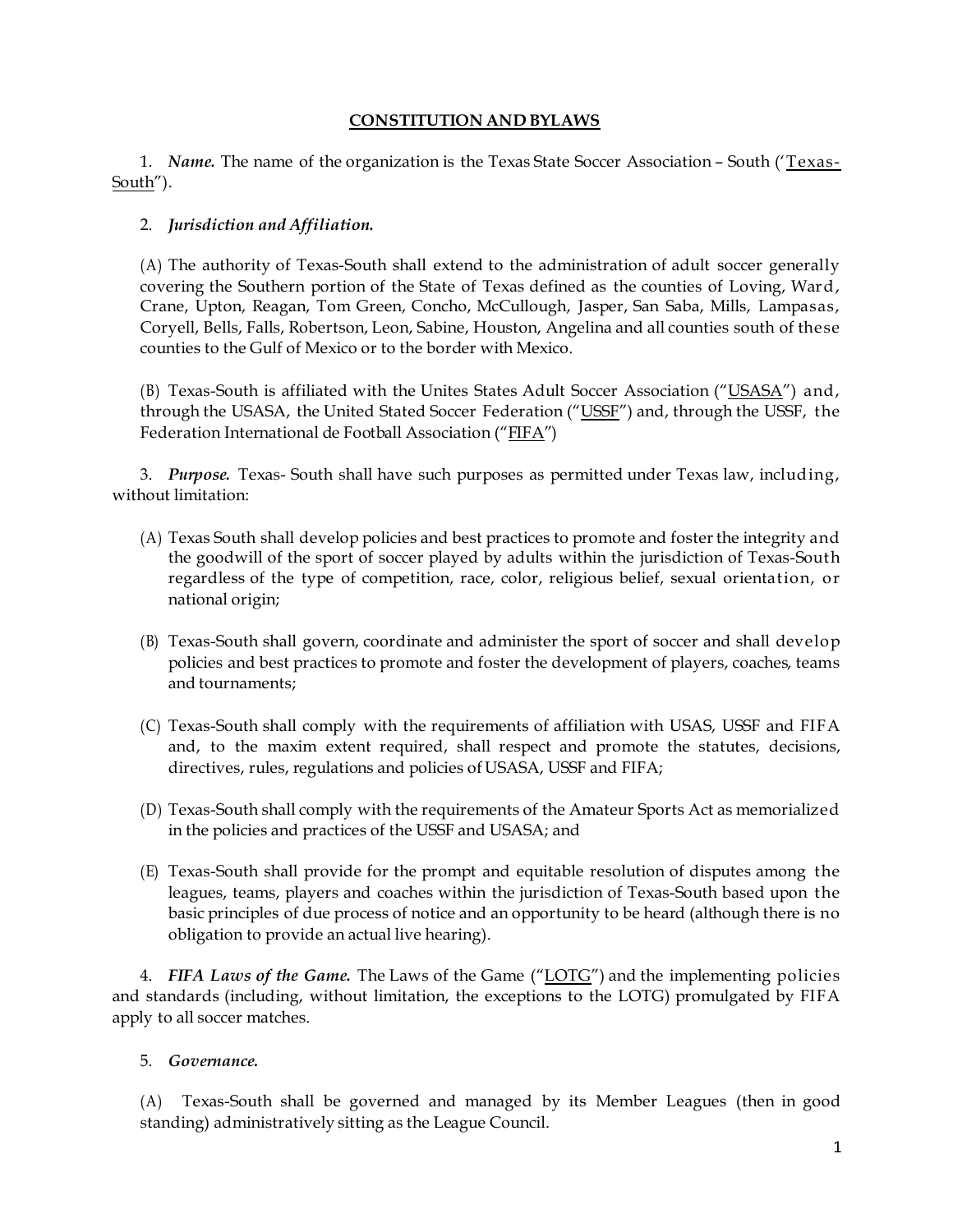- (B) The League Council shall elect a President, Vice-President, Treasurer and Secretary. The Men's Division shall elect a Men's Commissioner. The Women's Division shall elect a Women's Commissioner. The COED Division shall elect a COED Commissioner. Board of Direct. Each elected officer shall comprise the Board of Directors and shall manage the daily activities of Texas-South.
- (C) Texas-South may contract with a State Administrator and/or a Webmaster who shall report to the Board of Directors as provided in the contract of engagement as independent contractors.
- (D) The League Council may add or delete which officers comprise the Board of Directors.

6. *Office.* Texas-South shall maintain a registered office at the address of the State Administrator or at such other addresses as may be determined by a majority vote of the Board of Directors.

### 7. *Calendar and Fiscal Year*.

- (A) The calendar and fiscal year for Texas-South shall start on September 1 of one year and end on August 31 of the following year (a "Year").
- (B) A player registered with Texas-South shall remain registered for the remainder of the Year.
- (C) Each Member League may adopt eligibility requirements which provide that a player may not be eligible to register as a player in that Member League until a certain date, but once that player reaches the eligibility date and is registered, then that player is registered for the remainder of that Year.

8. *Use of Name and Logo.* Only Texas-South, and those persons with written permission from the President, may use the name and/or logo of Texas-South. Texas-South has used its logo for over twenty-five (25) years and reserves and retains all secondary meaning and other right, title and interest in, to and under the logo.

9. *Membership***.** The member Leagues shall comprise the members of Texas-South. Each League shall consist of the teams, players and coaches participating in a competition recognized by USAS, USSF and/or FIFA (outdoor, indoor, men's women's COED, U-21, short-sided, beach, tournament only, extra-territorial, cross-jurisdictional and/or international) who are duly registered with Texas-South in that League as follows:

- (A) Full Member*:* A Full Member is any League which has been accepted by the League Council as a member League at a League Council by a majority vote of the Full Members in attendance after a quorum is reached; and
- (B) Provisional Member: A Provisional Member is any League accepted by the Board of Directors as a Member League prior to a vote on the acceptance or rejection of the Provisional Member at the next meeting of the League Council following acceptance by the Board of Directors. Each Provisional Member shall have the same rights, duties,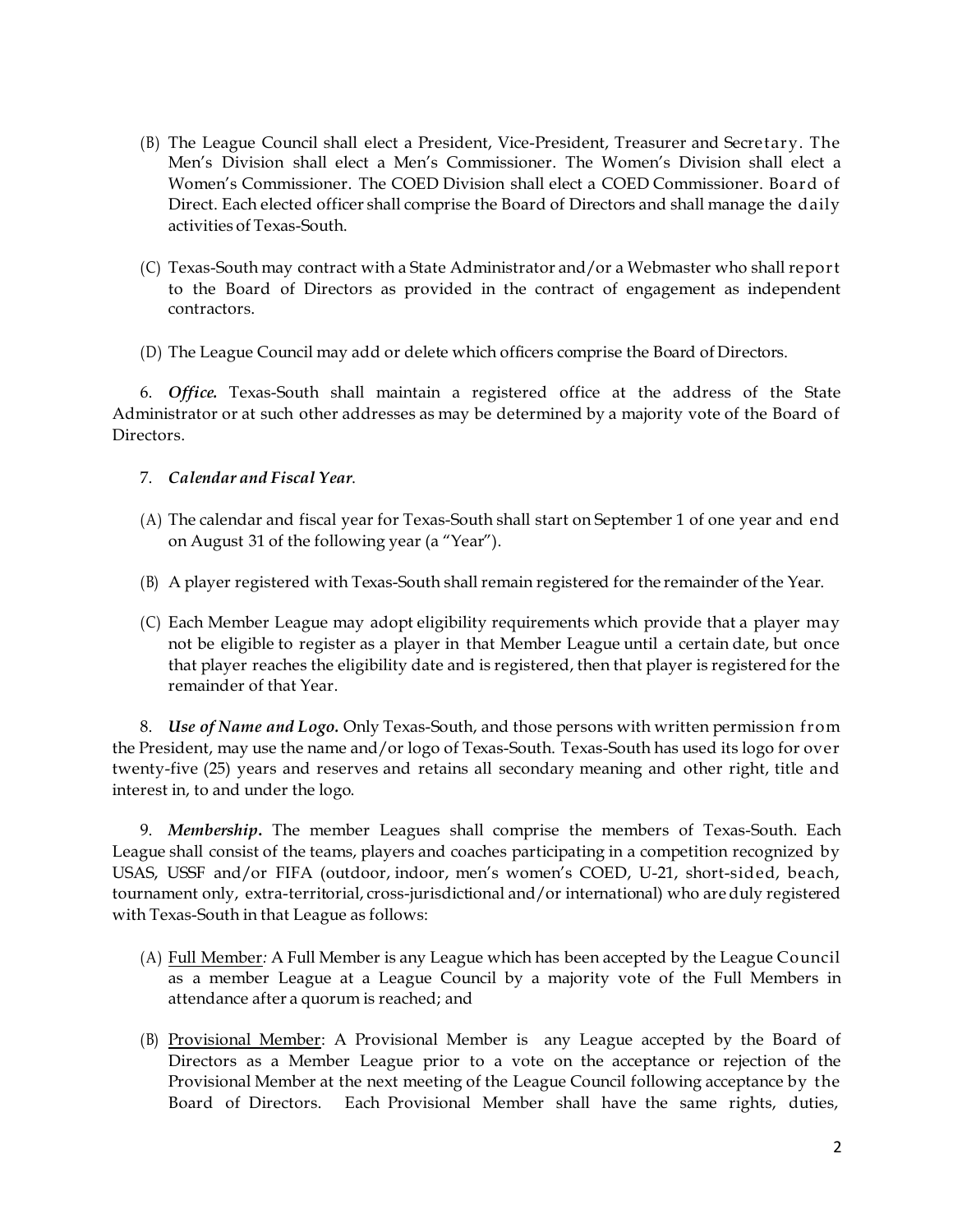responsibilities and obligations of a Full Member, but shall have the right to vote on the acceptance or rejection of the Provisional Member as a Full Member; and

- (C) Other Member. Any other league accepted by the League Council at a as a Member League other than a Full Member. An Other Member shall not have the right to vote, unless the League Council grants the right to vote as part of the acceptance of the application of the Other Member. It is contemplated that a League, regardless of the type of League (outdoor, indoor, men's women's COED, U-21, short-sided, beach, tournament only, extra-territorial, cross-jurisdictional and/or international) shall apply for membership through the Provisional Member-Full Member process. At the same time, the Board of Directors may propose application for membership of an Other Member as is necessary to promote the sport of soccer.
- (D) Any Full Member and Provisional Member must have at least six (6) teams in active scheduled competition registered with Texas-South, at all times, and must be current in all amounts owed to Texas-South to be considered an active Member League.
- (E) Any Member League which fails to timely and completely pay all amounts due and owing to Texas-South or fails to substantially comply with rules, regulations and Texas-South may be disciplined up to and including the imposition of fines, placement on probationary status, the whole or partial suspension of rights of Membership, or expulsion from Membership.

10. *Small Sided Leagues.* Notwithstanding any other term or provision in the Constitution or Bylaws, a Small Side League shall be a Full Member if it has at least (4) teams in active schedule competition and shall have the right to one (1) vote regardless of the number of registered players and shall be entitled to additional votes once it registers the minimum number of players for two or more votes respectively.

# 11. *Rights, Duties, Responsibilities, and Obligations of a Member League.*

- (A) Each Full Member and each Provisional Members (except when excluded) shall have the number of votes at each meeting of the League Council allocated to that member League based upon the number of active, registered teams in that member League as determined by a majority vote of the League Council as follows:
	- 1 Vote: Every Member League in good standing has one (1) vote regardless of the number of registered players.
	- 2 Votes: 251-500 players 3 Votes: 501-750 players
	- 4 Votes: 751-1499 players
	- 5 Votes: 1500 players and up

Each Full Member or Provisional Member, as applicable, may vote the allocated votes by one or more persons appearing on their respective behalf at a meeting of the league Council. An Other Member may only vote if thatright was granted to the Other Member.

(B) Each Member League shall pay all membership fees, all player fees, and all other fees, costs, fines, or expenses timely and completely and on or before the deadlines established by Texas-South;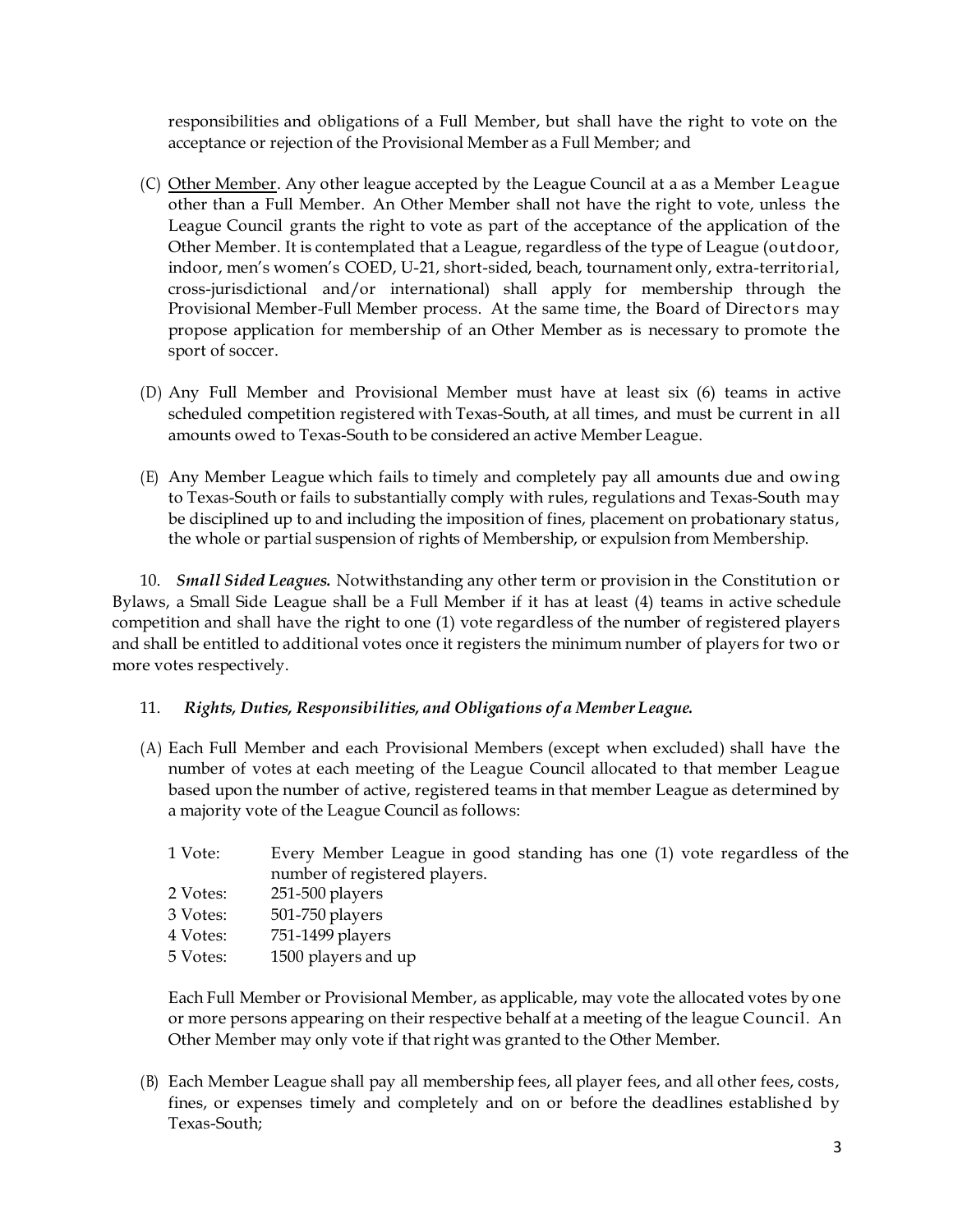- (C) Each Member League shall provide truthful, accurate and complete information and data;
- (D) Each Member League, and its constituent teams, players and coaches, agree to comply fully with the decisions, directives, rules, regulations and policies of USSF, USASA and Texas-South;
- (E) Each Member League, and its constituent teams, players and coaches, agree to act in a sporting manner consistent with the integrity of the sport of soccer showing respect for administrators, officials, referees, players, coaches and fans;

### (F) **Each Member League, and its constituent teams, players and coaches, agree to the release and waiver provisions on the playerforms and agree to be bound by them by playing on a team registered with Texas-South whetherthe player signs the playerform or not**;

- (G) Each Member League, and its constituent teams, players and coaches, agree to the jurisdiction of Texas-South in the administration of soccer within its jurisdiction;
- (H) **Each Member League, and its constituent teams, players and coaches, agree that any dispute, protest, or grievance arising out of a soccer match or arising out of the administration of soccer in Texas-South shall be resolved within the discipline, protest and appeal procedures within a Member League, then within Texas-South, then within USASA, then within USSF, then within FIFA and then within the prevailing arbitration rules of the American Arbitration Association or such other organization provided under the directives, decisions, rules, regulation or policies of the USSF or FIFA. No Member League, and its constituent teams, players and coaches, may file a lawsuit in any court or tribunal. If any Member League, team, player or coach believes that the party or parties assigned to implement these discipline, protest and appeal procedures are not fully impartial, then that League, team or player must move to recuse the presiding party or parties in a given stage of the process and, ifthere is merit to the motion, an independent party or parties shall be appointed**;
- (I) Each Member League shall send a representative or a proxy to each meeting of the league Council and shall be fined if no representative or proxy attends;
- (J) Each Member League may ask Texas-South to serve as a liaison with governmental agencies or departments, owners of fields and other persons or entities;
- (K) Each Member League may seek the endorsement of Texas-South for a soccer project or a community project;
- (L) Each Member League, which is active, may have its duly registered teams and players participate in state, national and other competitions made available through Texas-South, USASA and/or USSF;
- (M) Each Member League may enjoy the benefits of opportunities with sponsors and vendors made available through Texas-South, USASA and/or USSF;
- (N) Each Member League may enjoy the benefits of the assignment of referees through the South Texas State Referee Association; and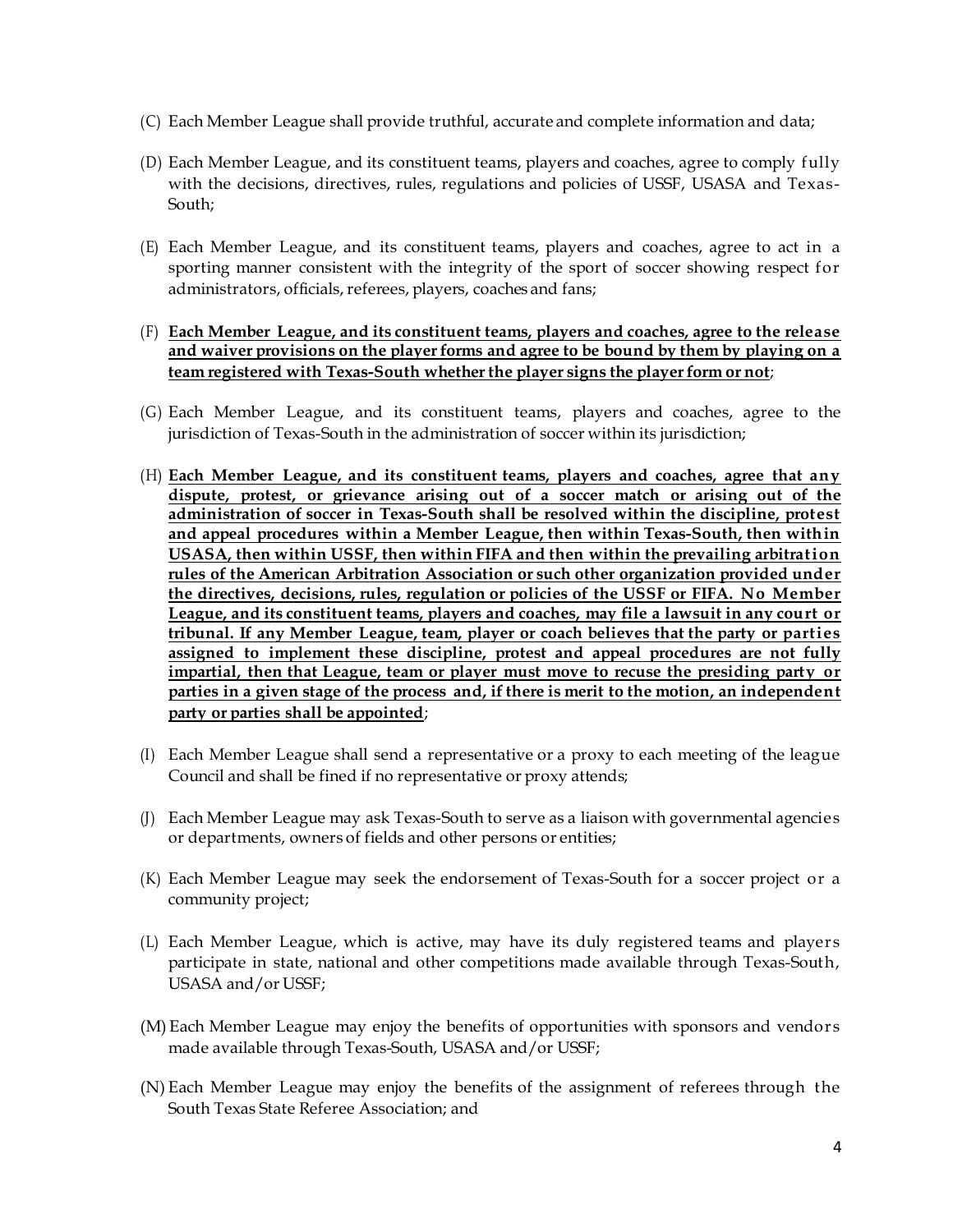- (O) Each Member League may provide cost-reimbursement insurance for players who do not have existing primary insurance.
- (P) Each Member League shall be responsible for the safety of all players, coaches, officials and spectators attending an official match or practice of a team registered with Texas-South.
- (Q) Each Member League is responsible to Texas-South for the conduct of its players, coaches and spectators.
- (R) Each member League must exercise every reasonable precaution against disturbance or disorderly conduct before, during, and after every match.
- (S) Each Member League shall have jurisdiction over its internal affairs, except as vested in the Texas-South, USASA, USSF and/or FIFA.
- (T) Each Member league shall notify the State Administrator and Webmaster (if applicable) of Texas-South that any registered team, registered player or coach has been suspended or that any such suspension has been lifted.
- (U) Each Member League should, but is not required to, recognize a suspension of a registered team, registered player or coach by another Member League.
- (V) Each Member League may only use USSF registered referees for any match.
- (W)Each Member League may sponsor matches with teams from foreign countries, but only with the permission of the USSF, USASA, or Texas-South.
- (X) Each Member League must promote the sport of soccer and develop best practices, including, without limitation, a code of conduct to promote respect among players and coaches and respect to match officials.

#### 12. *Application for Membership.*

- (A) Any League applying for membership with Texas-South may apply to become a Provisional Member and then a Full Member. Each applying league must provide:
	- (i) a completed accurate written application,
	- (ii) a copy of any formation documents (e.g. corporate certificate of formation, certificate of limited partnership, or partnership agreement),
	- (iii) a copy of the bylaws, constitution, rules and regulations,
	- (iv) pay the application fee, and
	- (v) fully register and pay for register the required number of players with Texas-South.
- (B) The Board of Directors will review all of these application materials and vote o Provisional Membership at the next meeting of the Board of Directors. The Board of Directors may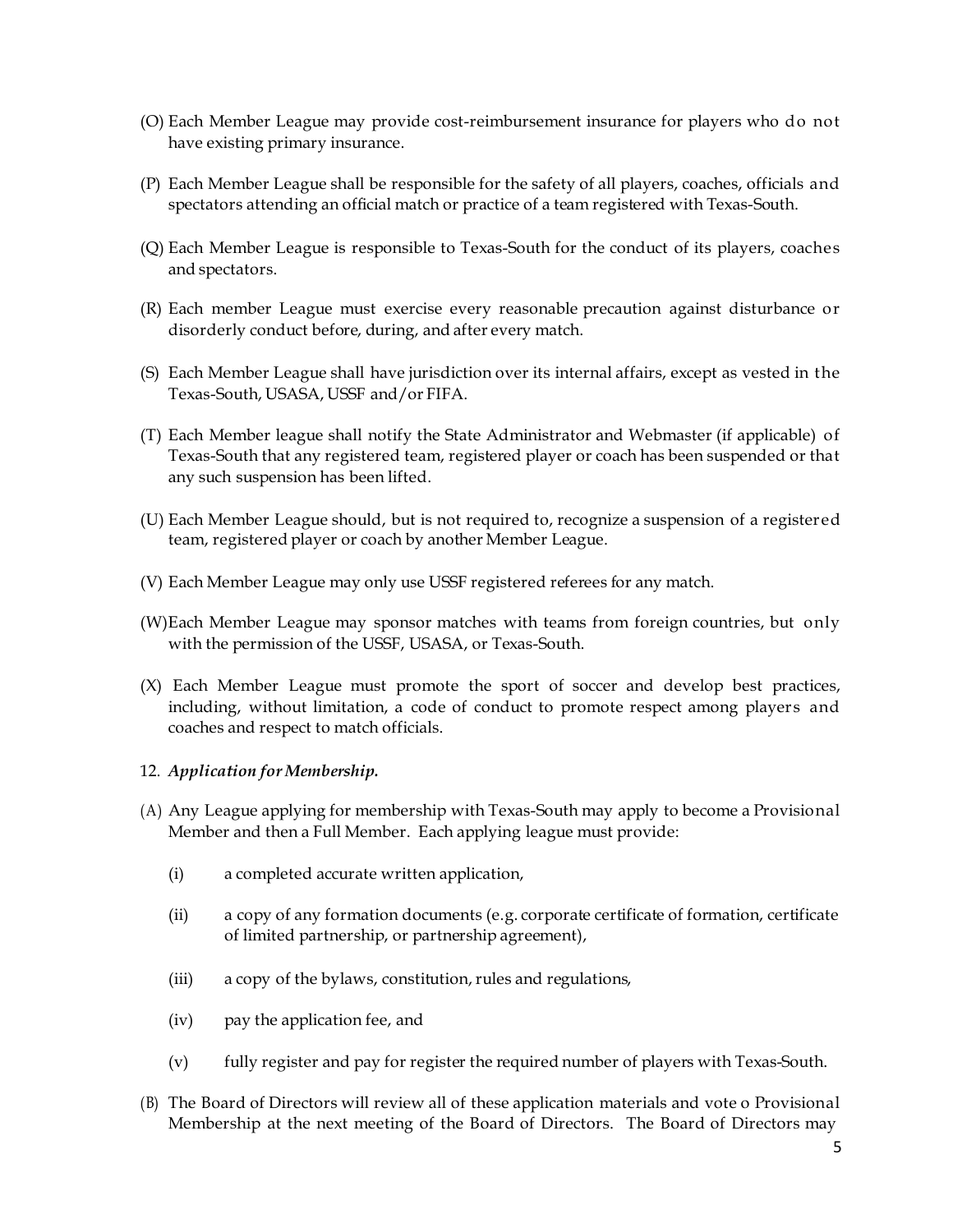accept or reject Provisional Membership for any reason or no reason; provided, however, that the Board of Directors shall not reject any application on the basis of race, color, religious belief, sexual orientation, or national origin.

- (C) If Provisional membership is granted by the Board of Directors, the Provisional Member shall be considered for Full Membership at the next meeting of the League Council.
- (D) If the Provisional Member is not accepted by the League Council, by a majority vote, at the next meeting of the League Council after acceptance as a Provisional Member, then the Provisional Membership status shall cease and that League must re-apply for Provisional Membership.
- (E) A League may also apply for Membership as an Other League. In that case, the applying league shall comply with Section 12(A) above and such other requirements imposed y the Board of Directors.
- 13. *League Council.*
- (A) The League Council shall meet, at least, twice each Year at a Mid-Year Meeting ("MYM") and an Annual General Meeting ("AGM").
- (B) The Board of Directors shall set the dates of the MYM and the AGM,
- (C) The President or six (6) or more Member Leagues may call a special meeting of the League Council. If the President prepares a petition, or receives a written petition signed by six (6) or more then active Member Leagues, which requests the convocation of a special meeting consistent with the Constitution and Bylaws, directives, decisions, rules, regulations and policies of Texas-South and which sets forth the specific issues to be considered at such a special meeting, then the President shall schedule such a special meeting to occur within thirty (30) days of the preparation of such petition by the President or within thirty (30) days of the President's receipt of such petition, as applicable. Any such special meeting shall be limited to the issues contained in the petition and shall further proceed according to the procedures for the MYMJ and the AGM.
- (D) The procedures for a meeting shall include:
	- (i) The Chair shall be the President, Vice-President, Treasurer and Secretary in that order of availability;
	- (ii) Roberts Rules of Order and the Constitution and Bylaws provides the rules of protocol;
	- (iii) The credentials of the Member Leagues which are present by representative or written proxy and entitled to vote and the number of votes by Member League shall be certified;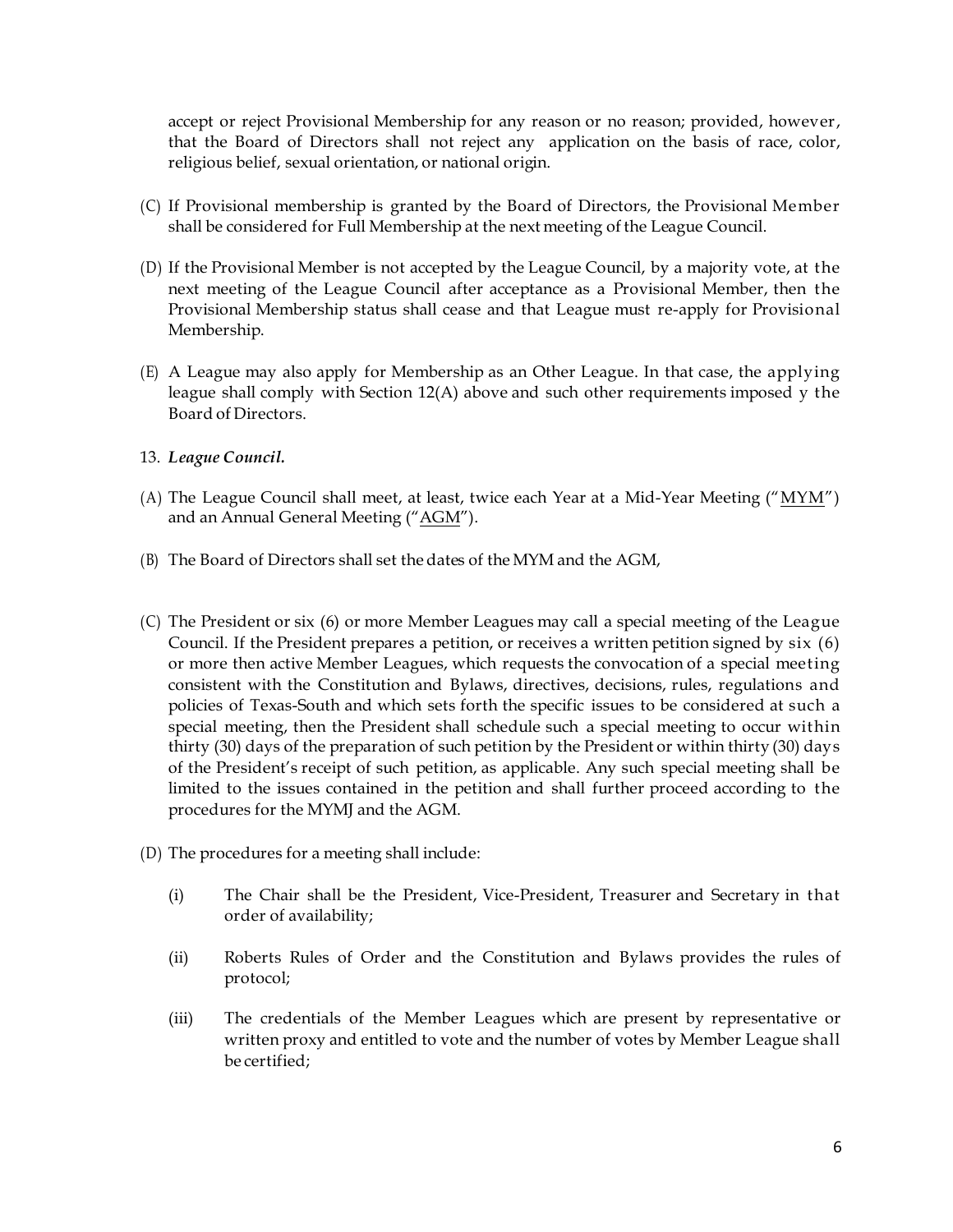- (iv) A proxy may be in writing, signed by a representative of a Member League and identify the proxy or in such other format that is reasonably accepted by the person certifying the credentials or the roll of voters;
- (v) If there is a dispute about the entitlement to vote, the validity of a proxy, the number of votes, or any other matter in regard to certification, then that dispute shall be resolved by a majority vote of Member Leagues present other than the Member League whose appearance by proxy, vote entitlement or vote number is in dispute;
- (vi) The Chair shall not vote, except to break a tie;
- (vii) Each Board Member (other than the Chair), and the SRA shall each have one vote, except that no office may vote in any election of officers;
- (viii) All matters to be voted on may only proceed if there is a quorum at the time of the vote;
- (ix) Any League, at any time during the meeting of the League Council, may ask the Chair to confirm that a quorum is present;
- (x) All matters to be voted on shall be decided by a majority vote, except a supermajority is required to amend the Constitution and Bylaws and a 90% vote is requires to suspend the rules in their entirety;
- (xi) No amendment to the Constitution and Bylaws may be considered at any meeting of the League Council, unless the proposed amendment was circulated to the Rules Committee and each Member League at least thirty (30) days before the date of the scheduled meeting or unless there is a vote to suspend the rules in their entirety;
- (xii) Any proposed amendment to the Constitution and Bylaws must be in writing, must show the current text to be amended, must show the amendment proposed, and must explain the reason for the proposed amendment unless there is a vote to suspend the rules in their entirety;
- (xiii) All votes will be voice votes unless a roll-call vote is requested by any Member League;
- (xiv) There will be no cumulative voting;
- (xv) All votes for offices or positions shall be by acclamation (if there is only one nominated and seconded candidate) or by written ballots (if there are two or more nominated and seconded candidates) which will be destroyed (without the need for a motion to destroy the ballots) unless there is a request by one of the candidates to maintain the ballots is made in the Council (which request will be granted without the need for a motion to do so);
- (xvi) In any contested election, each candidate shall have a reasonable opportunity to address the League Council prior to any vote;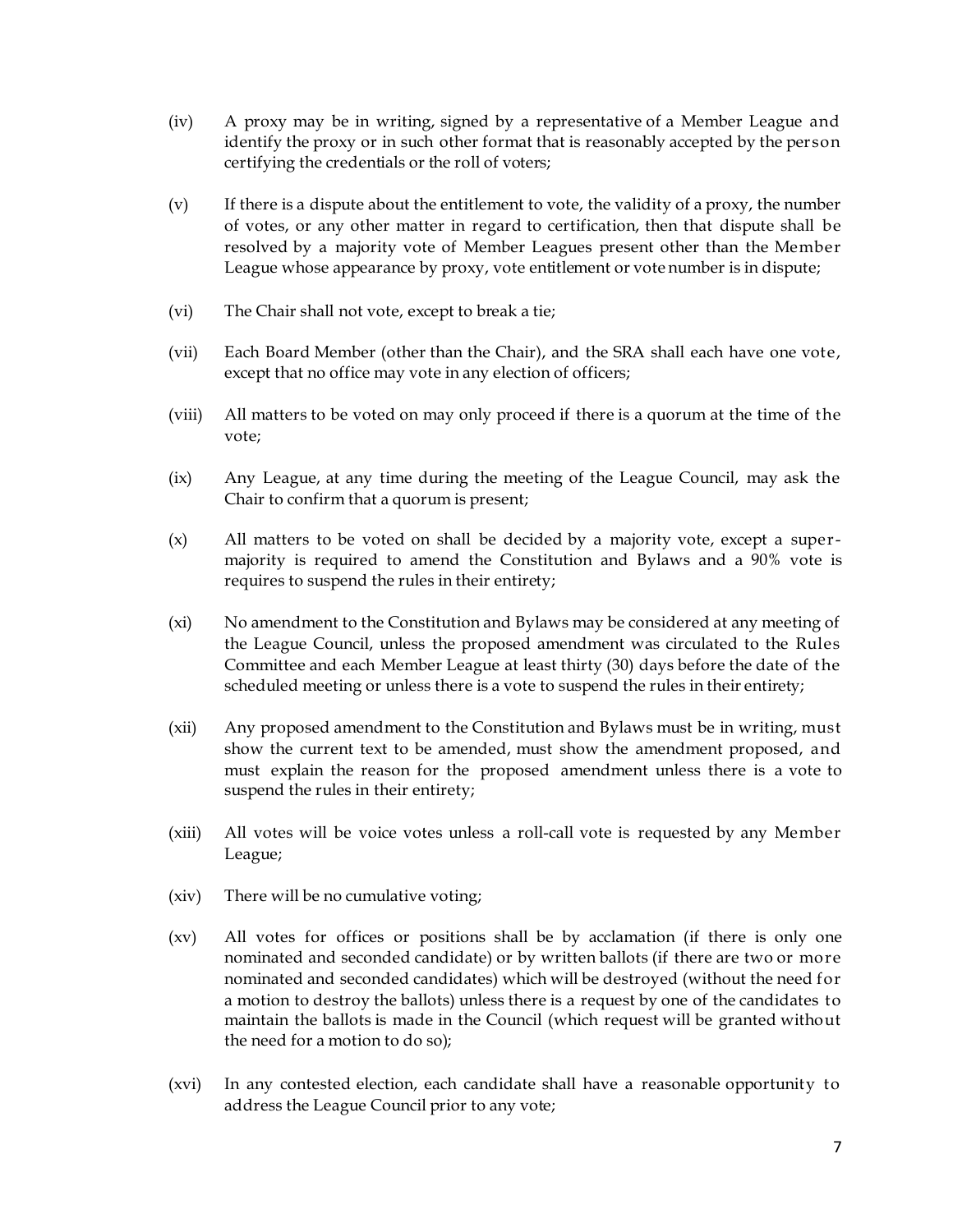- (xvii) The minutes of each League Council shall be recorded by tape recorder with general minutes approved at the next meeting of the League Council;
- (xviii) The Secretary shall propose, and the Chair shall approve, an Agenda for each League Council meeting which shall be published at each League Council meeting. The Chair and Secretary shall have the discretion what to include in each agenda, except
	- [a] that the Agenda for the MYM must include an item for approval of the annual budget;
	- [b] the Agenda for the MYM and the AGM shall include items for presentations by the Officers, the State Administrator, the Webmaster, the SRA, each Committee Chair, Updates from USASA, USSF and FIFA, New Business and the Good of the Game; and
	- [c] unless otherwise modified by the agenda, the order of business may be – Roll Call and Credentials Report, Approval of the Minutes of the Prior League Council, Reports of the Officers, Reports of the Committees, Financial reports, Unfinished Business, New Business, Good of the Game and Adjournment;
- (xix) From time-to-time, at the discretion of the President, there should be an open dialogue within the MYM or the AGM to discuss best practices among the Leagues and the best practices within Texas-South;
- (xx) The League Council shall consider the annual Budget at the MYM. The proposed budget shall be presented to all Leagues, at least, thirty (30) days before the MYM if feasible. If no new budget is approved, then the current budget will continue for the next Year; and
- (xxi) The election of officers with occur at the AGM with the election of Vice-President, Secretary and treasurer in even years and the election of President (in the AGM itself) and Commissioners (in the respective Commissioners' Meetings) in odd years.
- (xxii) Visitors may attend any meeting of the League Council.
- (F) The Council shall elect the officers of Texas-South, vote on amendments to the Constitution and Bylaws, approve the annual budget, vote on applications for Full Memberships, ratify, reject, amend or modify policies and decisions proposed by the Board of Directors, and address such other business which comes before the League Council.

#### 14. *Board of Directors***.**

- (A) Each member of the Board of Director (i.e. the President, the Vice-President, Treasurer, Secretary, Men's Commissioner, Women's Commissioner and COED Commissioner) shall serve two (2) year terms and shall continue to serve until there is a resignation, removal from office, or a new person voted into that office.
- (B) No person can occupy more than one office at the same time.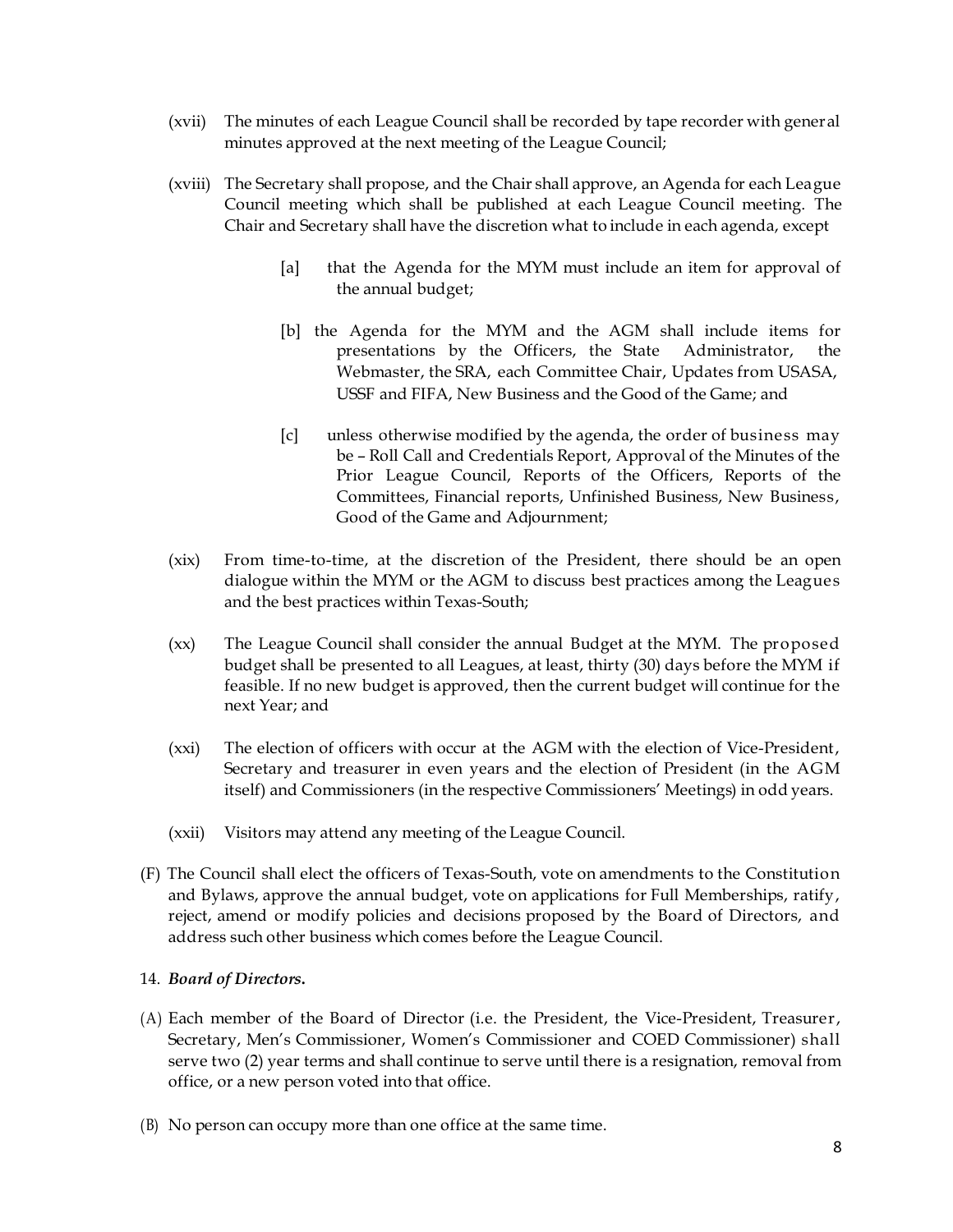- (C) The Board of Directors shall transact the business of Texas-South, except where such business has been reserved to the League Council.
- (D) The Board of Directors shall follow all directives from the League Council. The Board of Directors shall pursue policies that further and advance the purposes of Texas-South.
- (F) The Board of Directors may delegate authority.
- (G) The Board of Directors shall perform all duties assigned to it in the Constitution and Bylaws.
- (H) Each Member of the Board of Directors must make decisions based on that person's best judgment, as a prudent person would do under the same or similar facts; provided, however, that no Member of the Board of Directors may act when there is a conflict of interest, without full disclosure of all material facts, without a full accounting as applicable, with fraudulent intent, with gross negligence, with malice, and/or by placing that person's interest over the interests of Texas-South.
- (I) Without limitation,
	- (i) the Board of Directors will hear appeals of decisions by the Discipline and Protest Committee;
	- (ii) exercise original jurisdiction over protests or disputes arising from state cup competitions;
	- (iii) settle disputes among Member Leagues through the Discipline and Protest procedures;
	- (iv) take steps to address conditions deemed to be unsafe or inconsistent with the purposes of Texas-South;
	- (v) assess fines for any failure to comply with the policies, rules and regulations of Texas-South, USASA, USSF and/or FIFA;
	- (vi) discipline, including, but not limited to placement on probation, suspension or expulsion of, Member Leagues, teams, players, and coaches for any failure to comply with the policies, rules and regulations of Texas-South, USASA, USSF and/or FIFA;
	- (vii) require Member Leagues to provide access to or copies of reasonably requested operational, registration, or accounting documents;
	- (viii) evaluate applications for Provisional Membership; and
	- (ix) .make proposals to the League Council.
- (J) Decisions of the Board of Directors shall be final, subject to the appeal process.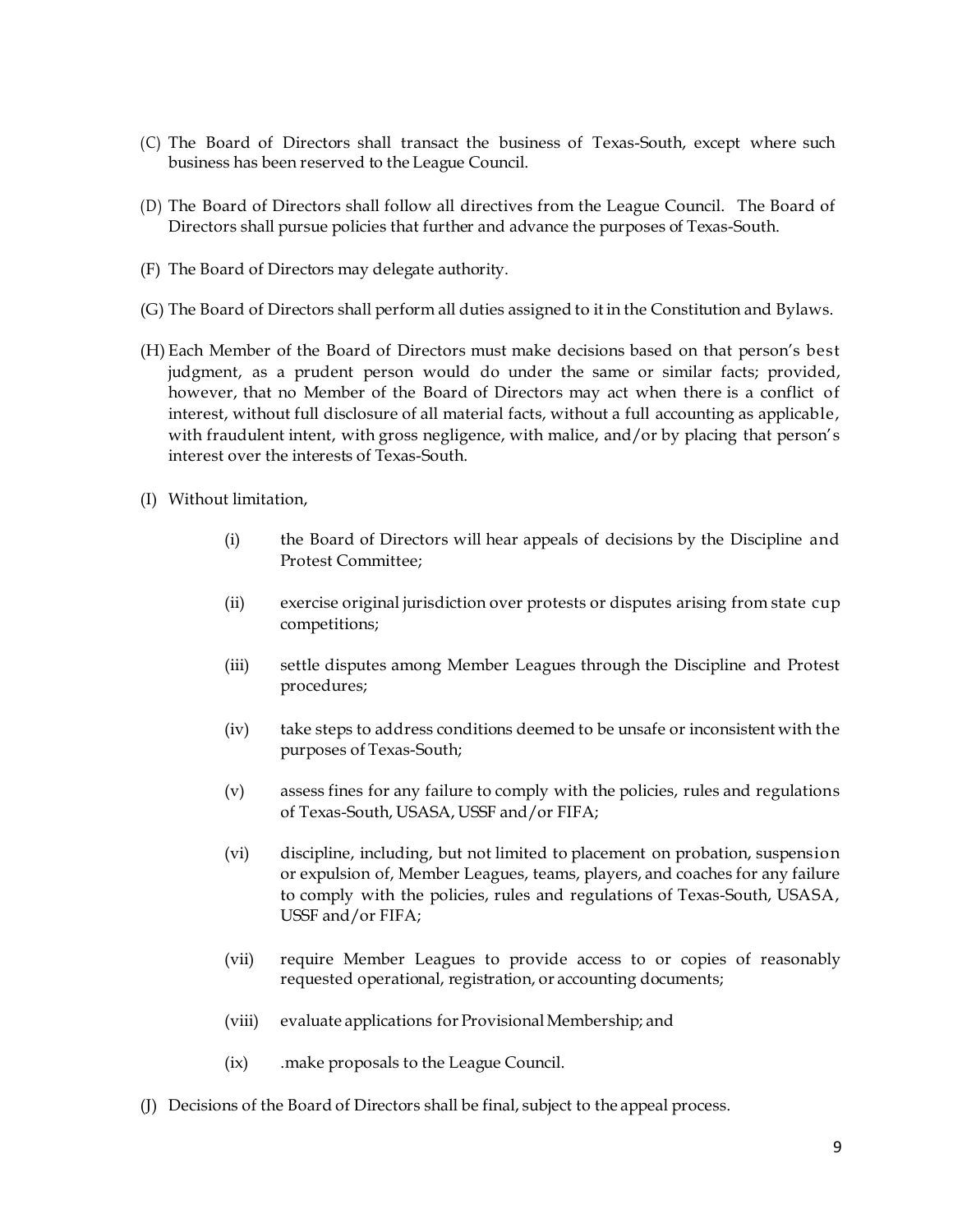- (K) Each Member of the Board of Directors shall have one vote. There shall be no cumulative voting.
- (L) All votes by the Board of Directors shall be by majority vote when there is a quorum of the Board of Directors at the time of the vote.
- (M) The Board of Directors will report to the League Council the minutes of each meeting of the Board of Directors.
- (N) The Board of Directors shall meet, at least, four (4) times each year. The time and place for each meeting of the Board of Directors shall be set or re-scheduled by a majority vote of the Board of Directors; provided, however, that any vote to re-schedule such a meeting must occur at least two (2) weeks before the scheduled meeting date.
- 15. *Officers.*
- (A) President. The President shall be the Chief Executive Officer presiding as Chair of meetings of the Board of Directors and the League Council and developing and implementing policies and practices to further the purposes of Texas-South. The President shall appoint the chair and members of all committees subject to ratification and approval by a majority vote of the Board of Directors. The President shall perform such other duties as directed by the Board of Directors or the League Council.
- (B) Vice-President. The Vice-President shall perform all of the duties and powers of the President during the absence on incapacity of the President. The Vice-President shall serve as the Parliamentarian during meeting of the Board of Directors and the League Council. The Vice-President shall serve as the Liaison with the Discipline and Protest Committee. The Vice-President shall review and certify the proposed constitutions and bylaws submitted by applying Leagues under Section 12(A). The Vice-President shall perform such other duties as directed by the Board of Directors orthe League Council.
- (C) Treasurer. The Treasurer shall be responsible for the financial affairs and operations of Texas-South and keep and maintain all financial accounts. The Treasurer shall open and maintain all accounts (e.g. bank, savings, money market or other accounts) opened for Texas-South. The Treasurer shall prepare each proposed budget for a given Year. The Treasurer shall review any approved request for expenditure and confirm that there are funds in the budget to cover the approved request for expenditure. The Treasurer shall supervise all payments made by Texas-South. The Treasurer shall maintain Quicken or similar type of financial books and report the financial affairs of Texas-South to the League Council at the MYM and the AGM. The Treasurer shall timely make all payments due to USASA. The Treasurer shall perform such other duties as directed by the Board of Directors or the League Council.
- (D) Secretary. The Secretary shall maintain the official records of Texas-South (which official records shall be conclusive in the absence of fraud). The Secretary shall record and keep the minutes of each meeting of the Board of Directors and the League Council. The Secretary shall perform such other duties as directed by the Board of Directors or the League Council.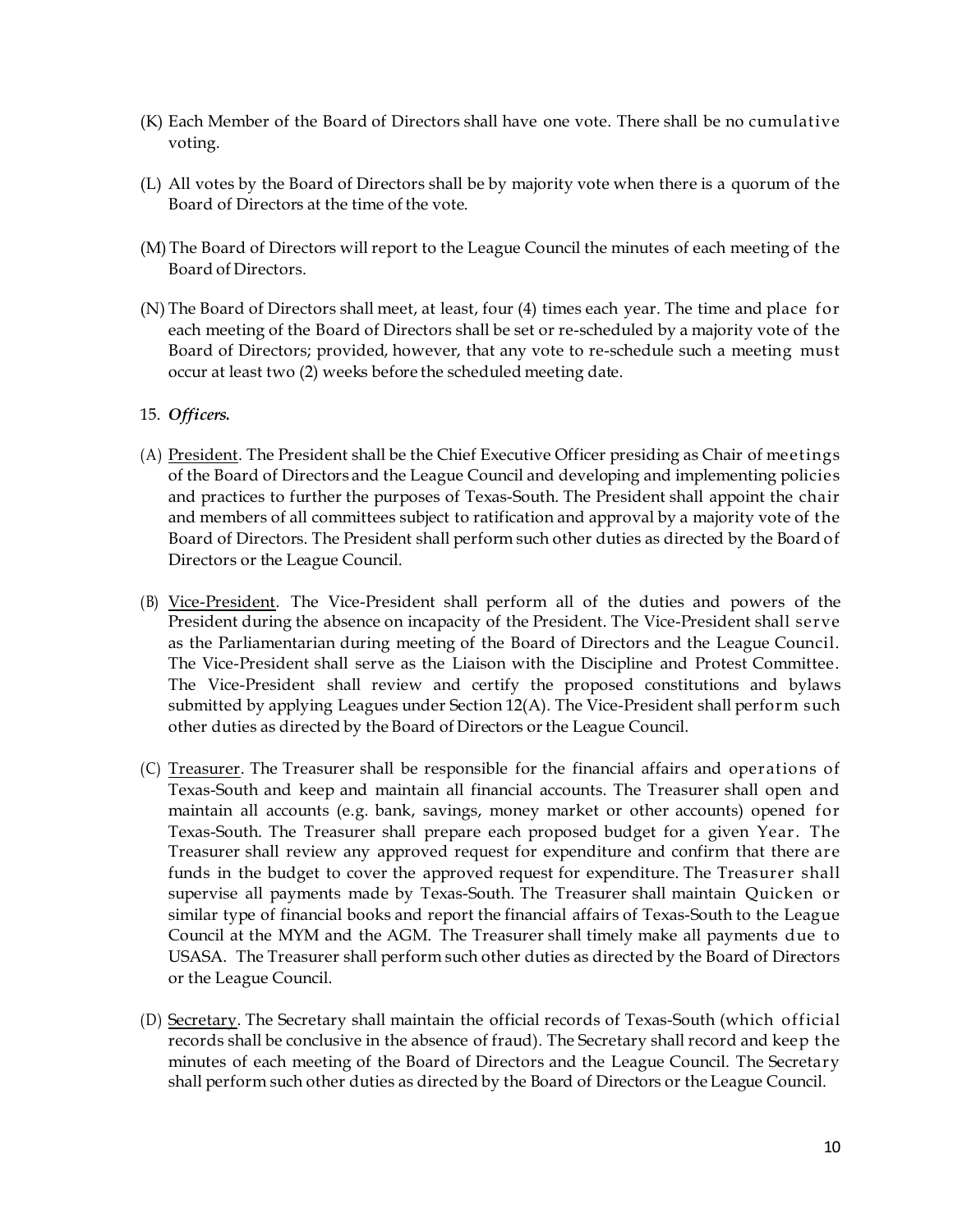- (E) Men's Commissioner. The Men's Commissioner shall develop policies and practices to promote the Member Leagues with men's soccer competitions and to promote and develop state cup and national cup competitions and to promote and develop tournaments within Texas-South. The Men's Commissioner shall perform such other duties as directed by the Board of Directors or the League Council.
- (F) Women's Commissioner. The Women's Commissioner shall develop policies and practices to promote the Member Leagues with women's soccer competitions and to promote and develop state cup and national cup competitions and to promote and develop tournaments within Texas-South. The Women's Commissioner shall perform such other duties as directed by the Board of Directors or the League Council.
- (G) COED Commissioner. The COED Commissioner shall develop policies and practices to promote the Member Leagues with COED soccer competitions and to promote and develop state cup and national cup competitions and to promote and develop tournaments within Texas-South. The COED Commissioner shall perform such other duties as directed by the Board of Directors or the League Council.
- (H) Tournament Approvals. The President shall review and either approve or disapprove applications to host a tournament by Member Leagues in Texas-South according to the policies and procedures adopted by the President.
- (I) Contracts. Except for Section 15(J), only the President, the Vice-President (in the absence of the President) or a person authorized in writing by the Board of Directors may sign a contract or bind Texas-South to any obligation in excess of \$3,000.
- (J) Checks. No check in excess of \$2,500 may be signed except by the President and the Treasurer.
- (K) Credit Cards. Each officer who has been issued a credit card may not spend more than the limit of the credit card and the budget of that officer.
- (L) Budget Limits. Each officer will not incur expenditures in excess of the budget limits without prior written approval of the President and the Treasurer.
- (M) Bank Accounts. The President, the Treasurer, and each other person designated in writing by a majority vote of the Board of Directors shall be the signatories on each account opened and maintained for Texas-South. The signature cards for any bank account shall require the joint signature of the President or the Vice-President (in the absence of the President), on one hand, and the treasurer, on the other hand, for any check in an amount equal to or greater than \$3,000.
- (N) Suspension. After reasonable notice of at least thirty (30) days and after an opportunity to be heard before any vote is taken, any Officer may be suspended if that Officer is absent from one meeting of the Board of Directors or the League Council without excusable cause or is absent from two such meetings in a given Year for any reason by a majority vote of the remaining Officers.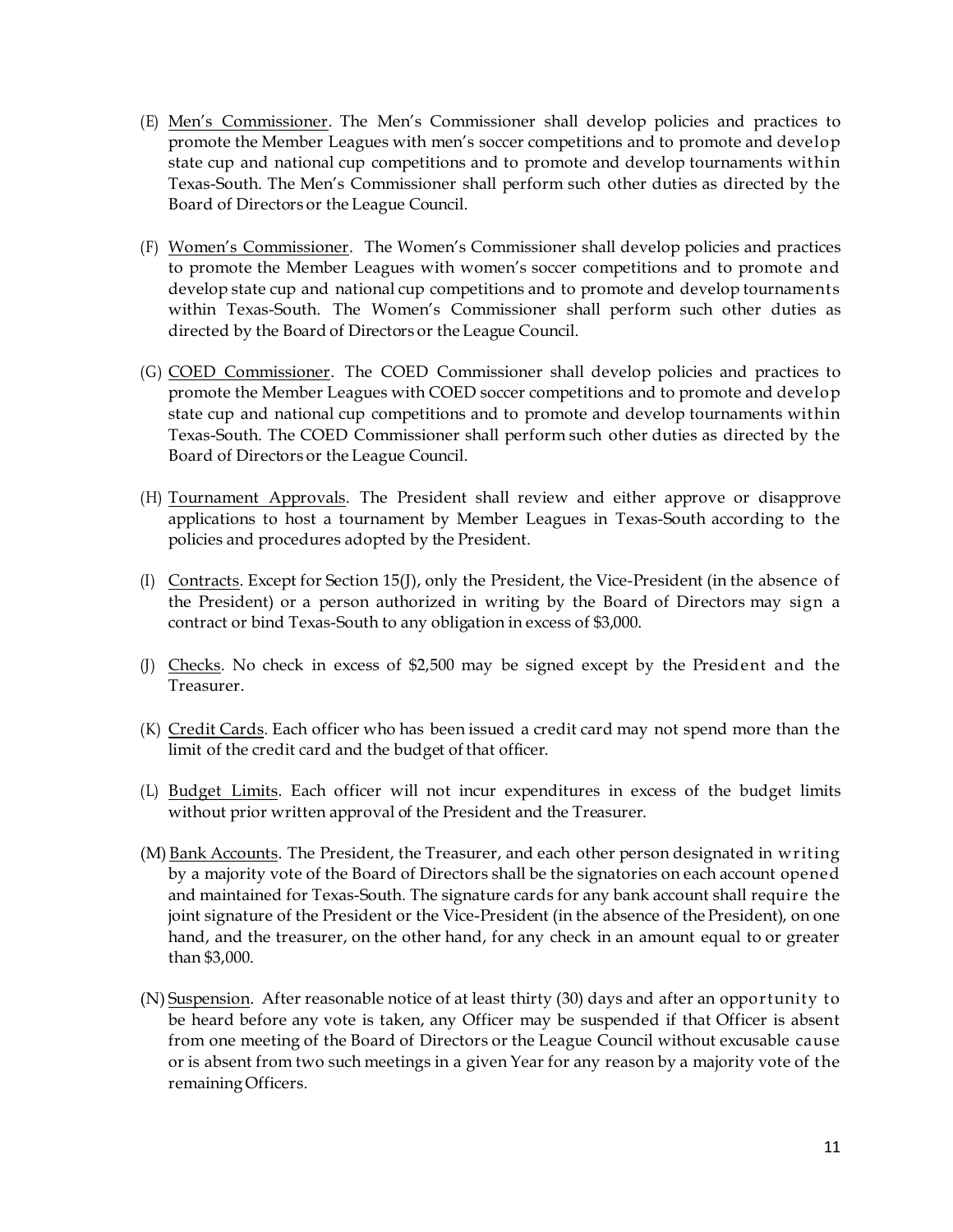- (O) Removal. After reasonable notice of at least sixty (60) days and after an opportunity to be heard before any vote is taken, any Officer may be removed from office by a 66 2/3rds vote of the League Council at a special or regular meeting of the League Council.
- (P) Vacancy. In the event of the resignation, incapacity or other vacancy of an office, any member of the Board of Directors may shall recommend, and the Board of Directors shall elect by a majority vote, a substitute to serve in the open office until an election may be held at the next meeting of the League Council.
- (Q) Regulatory Filings. The Treasurer shall timely prepare and file, or cause to be prepared and filed, all forms required by all local, county, state and federal agencies, departments, bureaus, and services, including, without limitation, each Form 990. Each For, 990 shall be reviewed by the Board prior to filing (unless it is impractical to do so and, in that event, within fourteen  $(14)$  days after filing).
- (R) Dissolution. The Board of Directors may, by a super-majority vote, dissolve Texas-South; provided, however, that any assets of Texas-South shall be delivered in trust to USASA for distribution to a newly organized state association. Admitted to USASA and USSF.

### 16. *Positions and Committees.*

- (A) State Administrator. The State Administrator shall be an independent contractorin charge of all registration policies and practices and such other duties as contained in the independent contractor agreement. The State Contractor may be a paid position and may be for up to a two year term.
- $(B)$  Webmaster. The Webmaster shall be an independent contractor in charge of the website for Texas-South and such other duties as contained in the independent contractor agreement. The Webmaster may be a paid position and may be for up to a two year term.
- (C) Qualifications. The Board of Directors shall determine the qualifications for the State Administrator and the Webmaster. The Board of Directors shall issue a Request for Proposals for each position at least by June 1 of the Year prior to the AGM at which time the bids will be accepted or rejected by a majority vote of the Board of Directors. Neither position will comprise a voting member of the Board of Directors. The same person may occupy bothpositions.
- (D) Standing Committees. There shall be the following standing committees which will comprise of a Chair and two members (and sometimes alternates) to be appointed by nomination of the President for Chair and members and approved and ratified by a majority vote of the Board of Directors :
	- (i) Discipline and Protest. The Discipline and Protest Committee shall hear and review all appeals, protests and grievances except those arising out of a state or national cup or arising out of a tournament (which state cup, national cup or tournament rules may provide for a different appeals process). It shall further implement such other directives from the Boardof Directors or the League Council;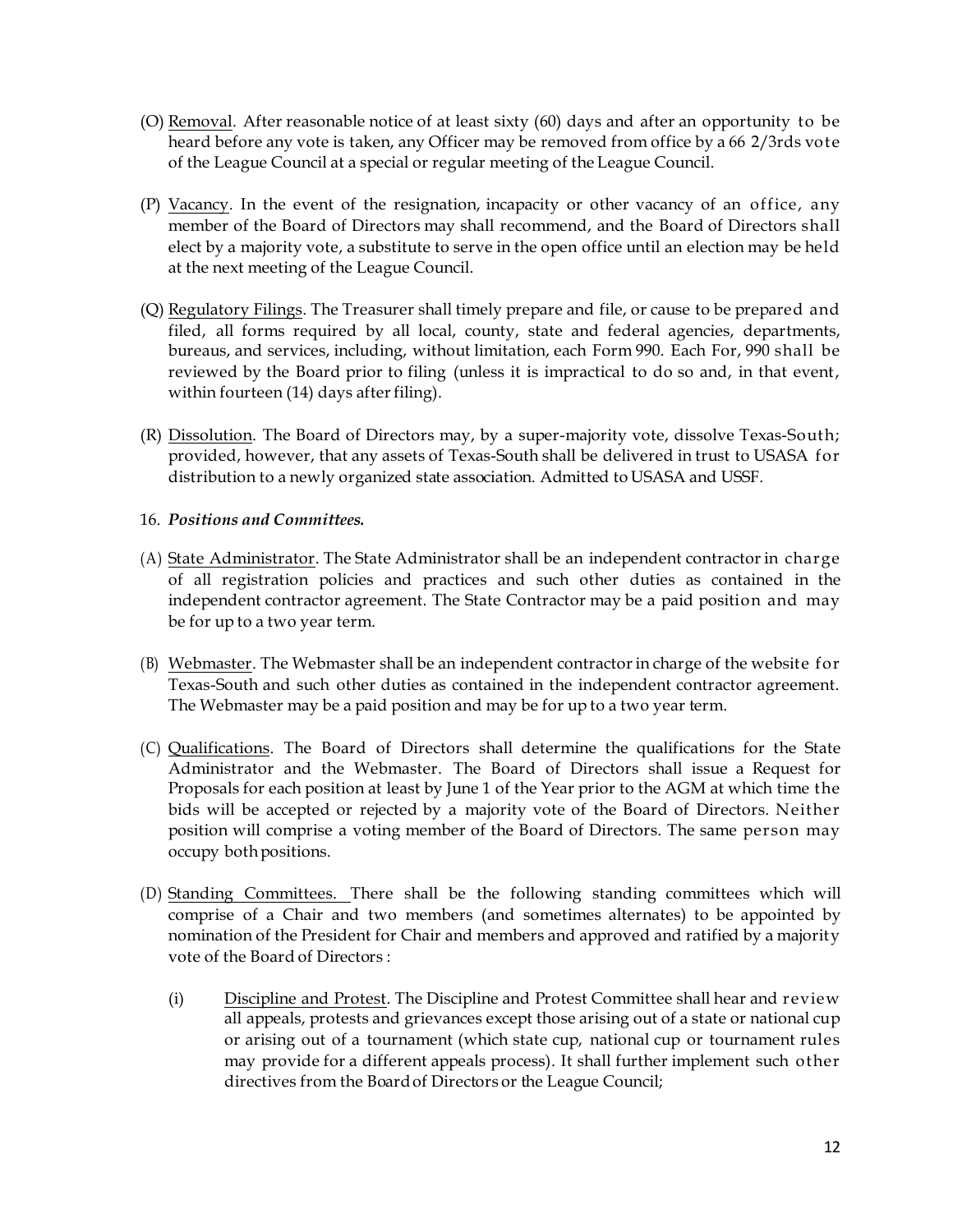- (ii) Audit/Budget. The Audit/Budget Committee shall assist the treasurer in the preparation of each draft annual budget and shall supervise an audit of the finances of Texas-South every other year. It shall further implement such other directives from the Board of Directors or the League Council;
- (iii) Rules. The Rules Committee shall review any proposed amendments to the Constitution and Bylaws and make recommends whether to accept or reject any whole or partial proposed amendment. It shall further implement such other directives from the Boardof Directors or the League Council;
- (iv) Meetings. The Meetings Committee shall coordinate the scheduling of the MYM and the AGM and to assist the Secretary in developing the agenda for each MYM and AGM. It shall further implement such other directives from the Board of Directors or the League Council; and
- (v) Marketing. The Marketing Committee shall investigate and promote the marketing of Texas-South and the securing of sponsorships for Texas-South. It shall further implement such other directives from the Board of Directors or the League Council;
- (E) Term of the Appointments to the Standing Committees. Each appointment to a Standing Committee will be for a two year term.
- (F) Other Committees or Sub-Committees. The Board of Directors may creat5e such other committees or sub-committees as determined by a majority vote of the Board of Directors.

# 17. *Modernization.*

- (A) The Board of Directors or the League Council may, upon at least fourteen (14) days notice to all Leagues, adopt such technological process which the Meetings Committee unanimously deems reasonable and necessary to facilitate the conduct of any such meeting, including, without limitation, video conferencing;
- (B) The Board of Directors or the League Council may, upon at least fourteen (14) days notice to all Leagues, conduct a vote on an issue by email or electronic means; provided, however, that any such vote shall be governed by the requirements of a special meeting of the Board of Directors or the League Council (except for the electronic forum); and
- (C) The Board of Directors or the League Council may conduct an electronic or other survey to assist either or both of them in the performance of their duties and responsibilities.

# 18. *Appeals.*

- (A) For purposes of Section 18, an appeal, grievance or protest (an "Appeal") may embrace any dispute or complaint which consists of:
	- (i) a challenge by a player, coach, or team to a decision, action or conduct by a Member League after the player, coach, or team has completed the applicable discipline and protest process provided by the Member League (a "Direct Appeal"); or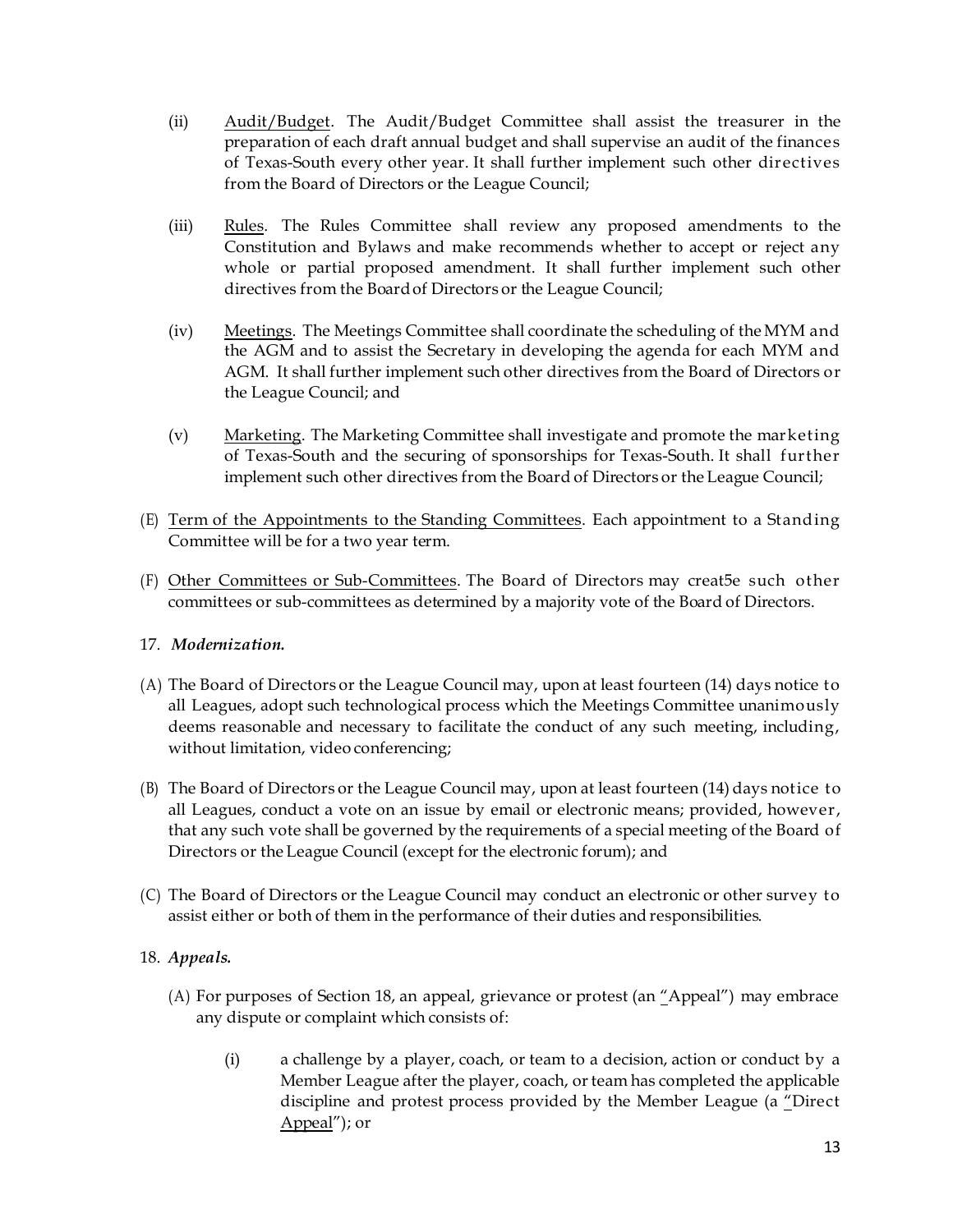- (ii) a challenge by a player, coach, or team to a decision, action or conduct by a Member League when the Member League does not have an applicable Discipline and Protest process or if the player, coach or team can prove to the Discipline & Protest Committee of Texas-South by a preponderance of the evidence that the applicable discipline and protest process provided by the Member League is biased, partial and unfair(an "Indirect Appeal"); or
- (iii) a challenge by a player, coach, team, Member League or other League to a decision, action or conduct of Texas-South or if there is no other available forum to resolve a dispute(an "Original Appeal").
- (B) This Appeals process shall not apply to any Appeal of any dispute arising out of a state cup, national cup or tournament if such cup competition or tournament shall have an appeals process stated in their respective rules different than an appeal to Texas-South (e.g. any Appeal of any Dispute shall be determined by the respective State Commissioner or Tournament Director where any such decision is considered to be conclusive or final);
- (C) For any Direct Appeal, Indirect Appeal of Original Appeal:
	- (i) each party making the Appeal must make a request for an appeal or review in writing and sent to the President within fourteen (14) days of the complaining party's receipt of notice of the final decision, act or conduct which is to be reviewed on Appeal;
	- (ii) there is no particular required form of the request other than to identify the final decision, act or conduct to be reviewed and when each Appealing Party received notice of that final decision, act or conduct;
	- (iii) a cost bond by check (in good and immediately available funds) of \$50 made payable to Texas-South shall be received by the President with the request for an Appeal;
	- (iv) within seven (7) business days of the receipt of the written request for an Appeal and the cost bond, the President shall forward the papers to the Chair of the Discipline and Protest Committee and the Appeal will be docketed;
	- (v) within seven (7) business days after the Appeal is docketed, the Chair of the Discipline and Protest Committee shall send notice to the Appealing party or parties and to the party or parties whose decision, act or conduct is the subject of the Appeal of the following schedule:
		- [a] if there is a decision or record created by the party or parties whose decision, act or conduct is the subject to the Appeal, then each such party or parties shall have ten (10) days to forward a copy of the decision and all supporting documents or a copy of the match report or other documents memorializing the act or conduct in question to the Chair of the Discipline and Protest Committee;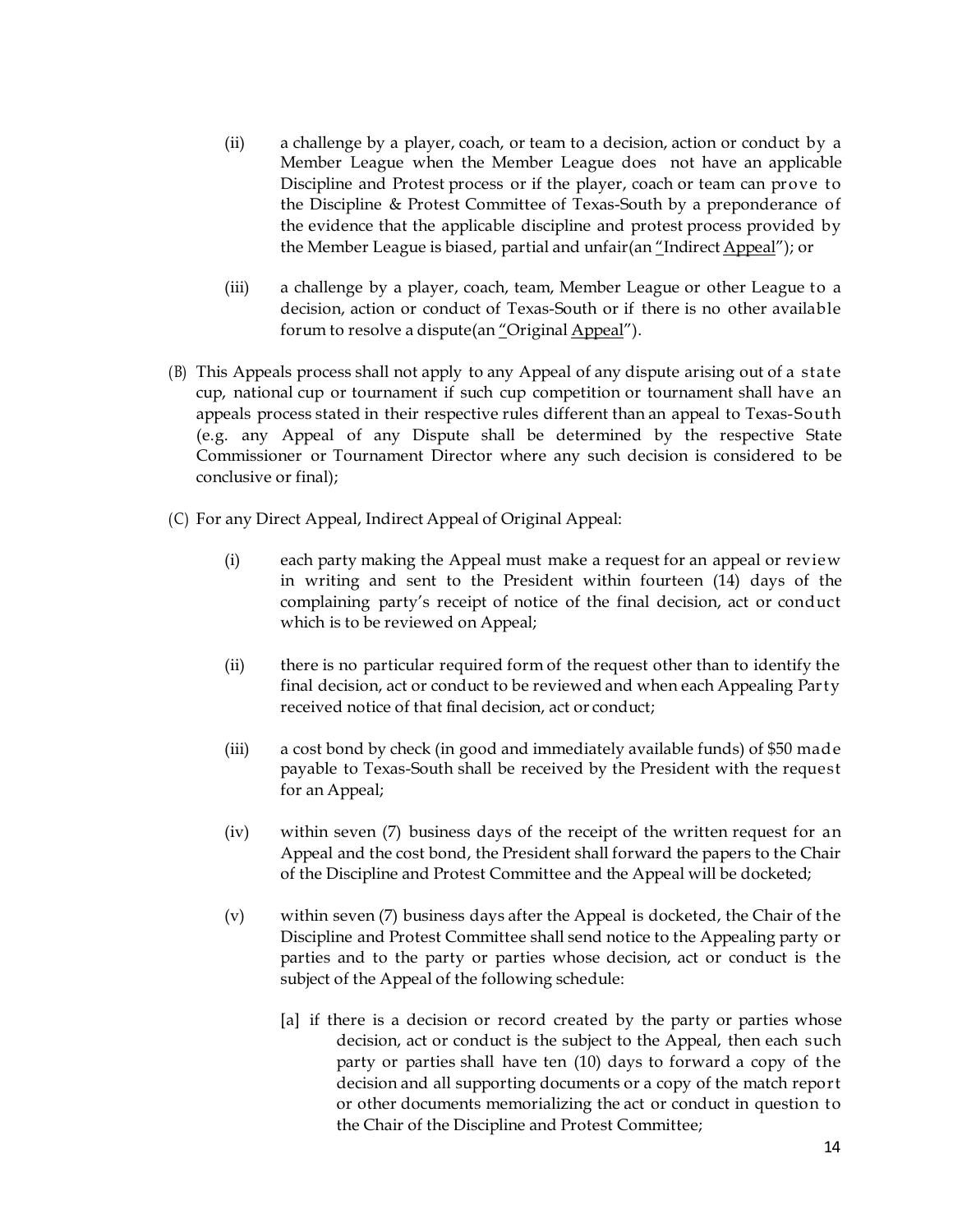- [b] if the Chair receives any such documents, then the Chair shall forward all such documentation to each Appealing Party within ten (10) days of receipt of such documents;
- [c] each Appealing party shall have fourteen (14) days after receipt of the documents or after receipt that no such documents will be forwarded to provide all written evidence which should be considered on Appeal;
- [d] the Chair of the Discipline and Protest Committee shall forward any documents received from each Appealing Party to all other parties within ten (10) days of receipt of any such documents;
- [e] any party other than an Appealing party shall have fourteen (14) days after receipt of the documents or after receipt that no such documents will be forwarded to provide all written evidence which should be considered on Appeal;
- [f] the Chair of the Discipline and Protest Committee shall forward any documents received from each other party to each Appealing party within ten (10) days of receipt of any such documents;
- [g] each Appealing party shall have ten (10) days after receipt of the documents to provide any additional written evidence which should be considered on Appeal;
- [h] the Chair of the Discipline and Protest Committee shall forward any documents received from each Appealing Party to all other parties within ten (10) days of receipt of any such documents;
- [i] the Discipline and Protest Committee shall then review all of the documents submitted for review. The Discipline and Protest Committee shall ender its decision within fourteen (14) days after receipt of all documents to be reviewed or decide by then to hold a live hearing;
- [j] if a decision to hold a live hearing is made, then such hearing and the decision shall be made within thirty (30) days of the notice of a live hearing; and
- [k] notice of the decision shall include notice of the right to appeal.
- (vi) the entire Appeals process shall be conducted electronically. Notice shall be deemed given by the completion of an email transaction. If any of the parties does not have access to email, then that party shall designate someone with an email account to serve as the proxy for that party.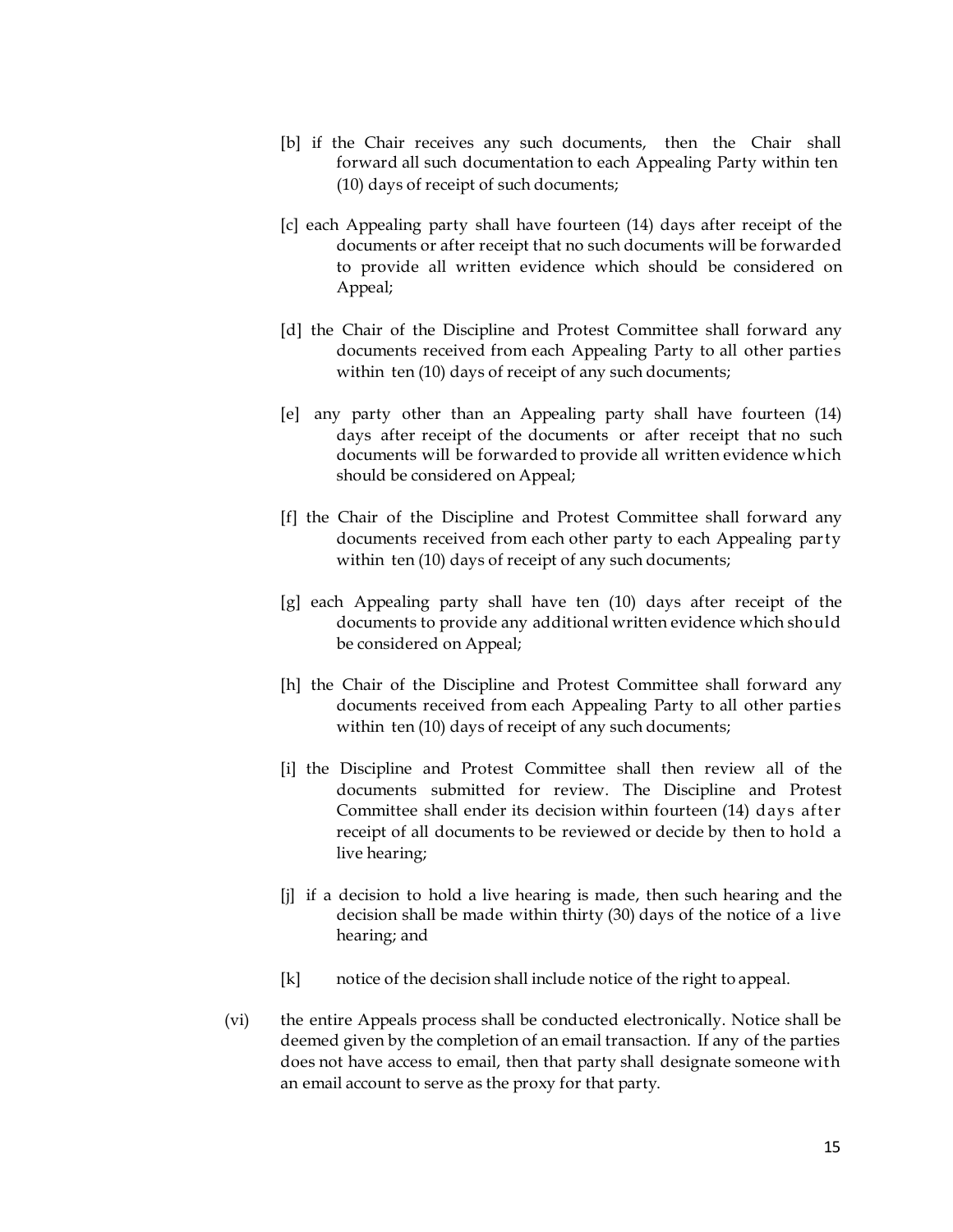### (vii) *Each party to any Appeal agrees to transact business by use of electronic means.*

- (D) Any decision by the Discipline and Protest Committee shall be by majority vote.
- (E) In a Direct Appeal, the Discipline and Protest Committee shall decide if each Appealing Party received due process (i.e. notice and an opportunity to be heard, although a live hearing is not required). If no due process was afforded, then the Discipline and Protest Committee shall return the matter to the Member League to provide a review with due process. If due process was afforded, then the Discipline and Protest Committee shall review the findings appealed under the Substantial Evidence rule.
- (F) In an Indirect Appeal or an Original Appeal, the Discipline and Protest Committee shall comprise the trier of fact and law. The burden of proof on each Appealing Party is a preponderance of the evidence.
- (G) The Discipline and Protest Committee may not reverse or change a decision by a referee on or off the pitch under the LOTG.
- (H) The Discipline and Protest Committee may delegate any Appeal to any sub-committee of the Discipline and Protest Committee or to a Member League to render an advisory decision.
- (I) Any decision of the Discipline and Protest Committee of Texas-South may be appealed to the Board of Directors under the following procedures:
- (J) Any decision of the Board of Directors may be appealed to the USASA or the UUSF respectively under the respective policies and procedures of the USASA and the USSF.
	- (i) each party making the Appeal must make a request for an appeal or review in writing and sent to the President within fourteen (14) days of the date of the decisionby Discipline and Protest Committee;
	- (ii) there is no particular required form of the request;
	- (iii) the Board of Directors shall review the appealed decision based upon the record created by the Discipline and Protest Committee and upon any other records requested by the Board of Directors;
	- (iv) The Board of Directors shall render its decision by a majority vote and shall review each decision under the Substantial Evidence rule.

#### 19. *Penalties, Debts and Assessments.*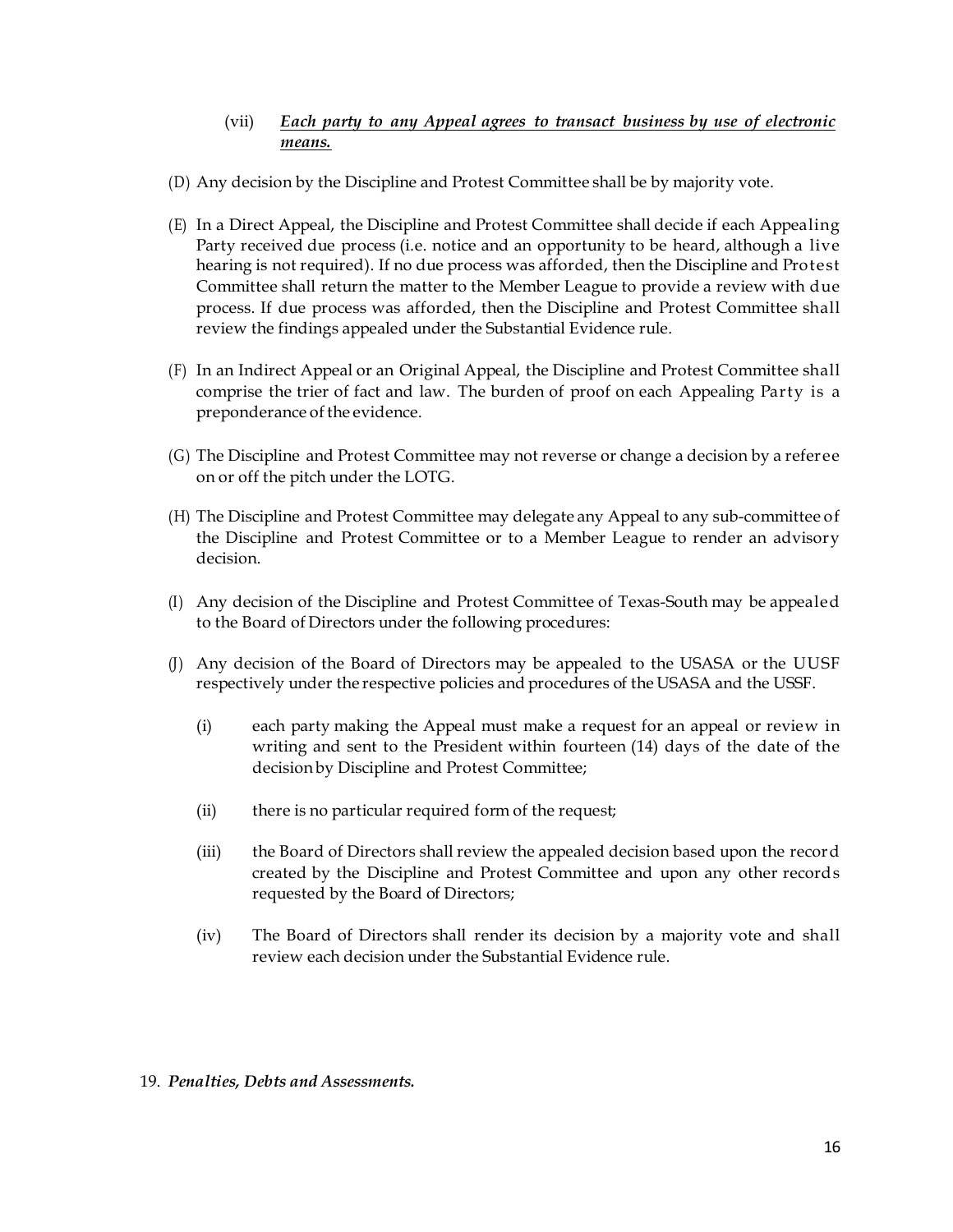- (A) Each Member League, registered team, and/or registered player shall timely pay all fines, penalties or assessments. Any Member League, registered team, or registered player which does not timely pay any debt may be suspended or otherwise disciplined.
- (B) If a Member League dissolves, disbands, or withdraws from Texas-South when it owes money to Texas-South, then each officer, director, or principal of the member League shall be responsible for the debt owed to Texas-South. Texas-South may preclude any former officer, director, or principal of a League which owes money to Texas-South from participating in any new League.
- (C) Texas-South may assess each Member League, after notice and an opportunity to be heard, a sum not to exceed \$50 per team.
- (D) The Board of Directors may, by a majority vote, promulgate a table of fines or may asses specific fines on a case-by-case basis may delegate to the Discipline and Protest Committee the authority to assess fines on a case-by-case basis.

20. *Precedence of State Activities.* Any competition, tournament or activity sponsored or promoted by Texas-South shall take precedence over any scheduled match, competition, tournament or activity sponsored by any member League or registered team.

21. *Prohibition on Gambling.* Gambling is not permitted on any basis or in any manner.

22. *Travel Permits.* No registered team may participate in any competition outside of Texas-South without first obtaining a travel permit signed by the President or other member of the Board of Directors.

# 23. *Players.*

- (A) A professional player is a player who receives payment for playing soccer or who signs a professional player contract.
- (B) A youth player is a player who has not turned nineteen (19) years of age by January 1 of each seasonal year.
- (C) An adult or amateur player is a player who is not a professional player or a youth player.
- (D) Texas-South further adopts the definitions of and best practices for professional and adult/amateur players established in the current applicable USSF Bylaw and Policy Manual ("USSF Manual") and, in the event of a conflict, the definitions and best practices in the USSF Manual govern.
- (E) A registered player may be an originally registered player, a transferred player, or a released player. An originally registered player is a player first registered to a team in a seasonal year for a give competition. A transferred player is a player that seeks to transfer from one team to another team within the same competition within the same seasonal year or who leaves a registered team that officially has disbanded or dissolved. A released player is a registered player who leaves a registered team, but does not transfer to another team within the same competition in the same seasonal year.